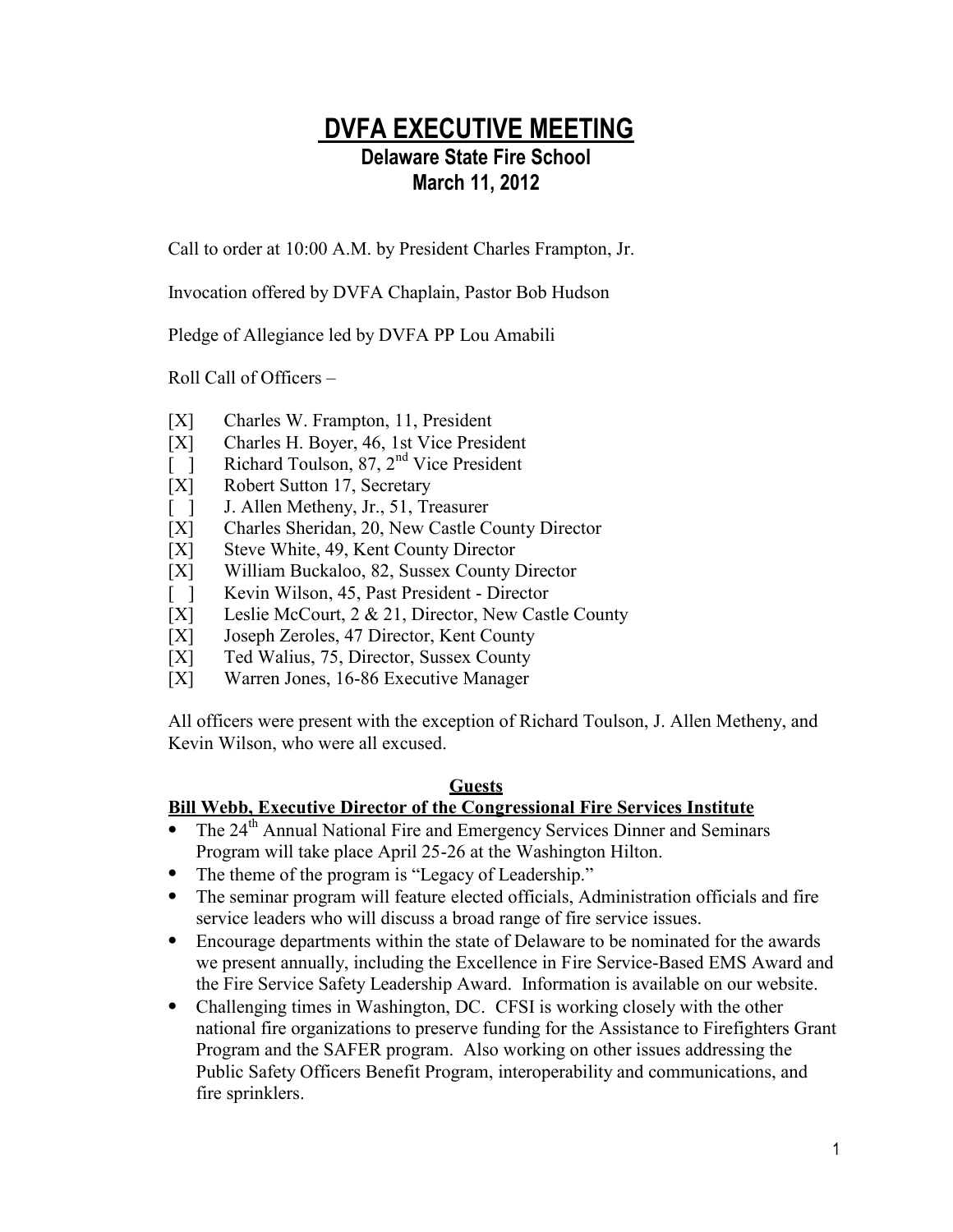• Appreciate the continued support we receive from DVFA. CFSI is private funded – we do not receive any type of government support including AFG funding – which is why we are so grateful for organizations like DVFA that recognize the value of our mission.

#### **Delaware State Fire Prevention Commission, Presentation of McCormick Awards**

As a Legacy, the State Fire Prevention Commission dedicated the following awards in memory of Past Commissioner Ed McCormick in 1997. We are pleased to remember him as honor these Delawareans who work tirelessly to prevent fires and save lives. We are very grateful for the submissions and the efforts made by all of the fire companies.

#### **Second Place**: *Felton Community Fire Company*

Felton Community Fire Company is a focal point of the community of Felton. They reach countless numbers of people through group efforts in the different schools, and town events. Their accomplishments have been recognized by the Lake Forrest School District, and countless children with letters of appreciation. The Fire Prevention Commission also appreciates the dedication of this company. We recognize Felton Community Fire Company as the Second Place Award recipient.

#### **First Place**: *Christiana Volunteer Company*

With a committee of 15 dedicated members, Christiana Fire Company excels in Fire Prevention throughout their Community. They touched the lives of approximately 5000 people. They hosted 2 open houses and did 43 tours and presentations. One of the presentations was at the Margaret Sterck School for the Deaf. This was a unique teaching opportunity and lessons were learned on both sides of the spectrum. We could go on and on with the accomplishments and strides that this company works towards to get the fire prevention word out. With a motto of : " Fire Prevention, Educating the Public so Others May Live", its easy to see the motivation behind their success. It's the Fire Prevention Commission's honor to recognize Christiana as our first Prize award recipient.

#### **Scholarship Presentation from the Ladies**

- LADVFA presented a check in the amount of \$1500
- Kent County LADVFA presented a check in the amount of \$1000
- Sussex County LADVFA presented an IOU as they have not had their meeting yet
- New Castle LADVFA presented a check in the amount of \$1000 and the deceased Past Presidents of New Castle County presented a check in the amount of 500.00
- Checks were turned over to Treasurer Raymond Stevens for scholarship.

#### **Report of Officers**

#### **President Charles Frampton**

- 1. Appreciate everyone attending the CFSI Dinner, April 26. Attendance forms have been mailed out and are on the website.
- 2. The DVFA applied for a 1.6 Million SAFER Grant for Recruitment and Retention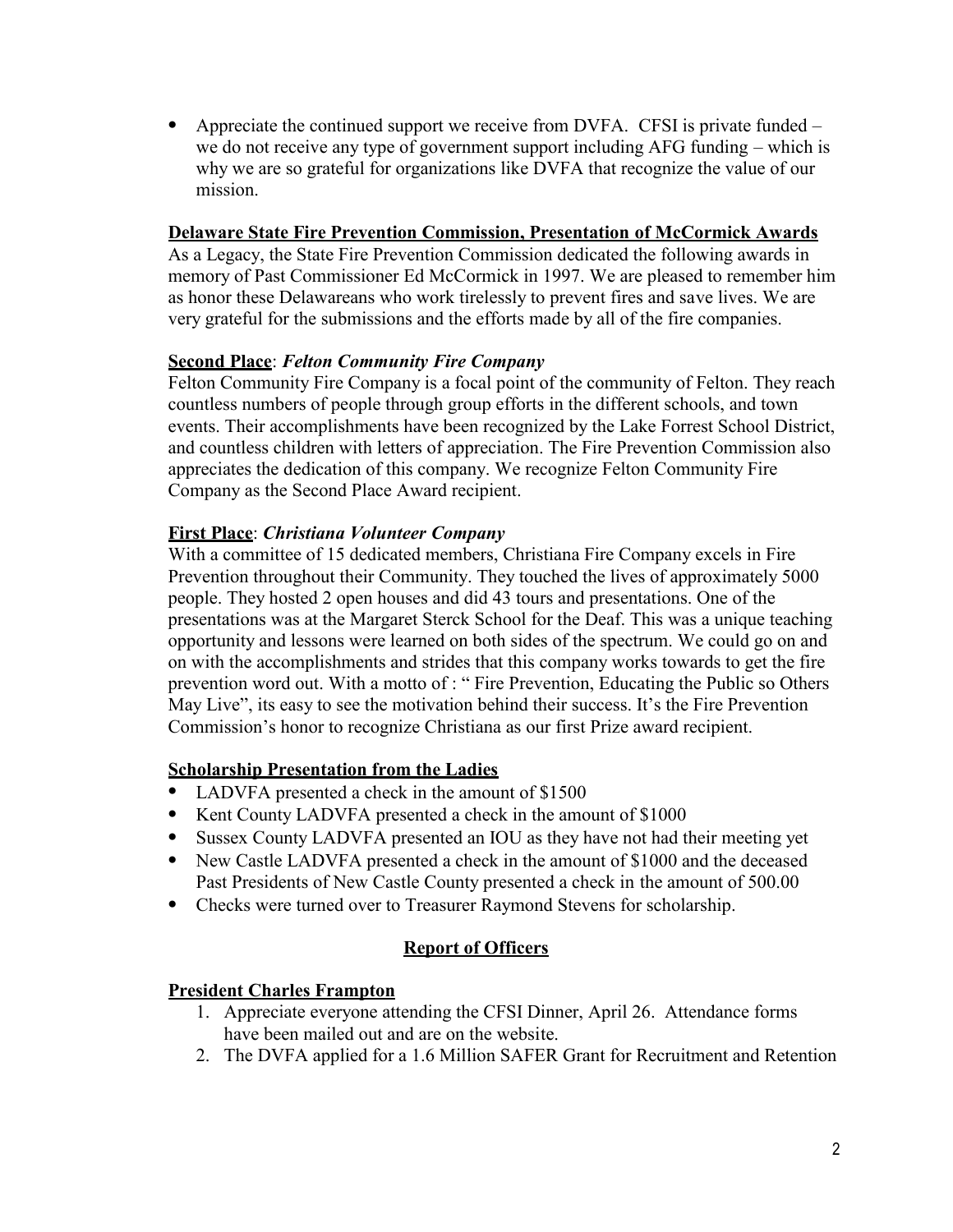#### **First Vice President Charles Boyer**

#### **Second Vice President Richard Toulson**

President Frampton, Fellow Officers, Delegates, Alternates, Members, and guests of the DVFA, I apologize that I'm Absent from today's meeting due to a family obligation. Since the December meeting, I have attended the following meetings representing the DVFA, three county Firefighters Associations the State Fire Chief's Association, the Sussex County Fire Chiefs Association, the State Fire Prevention Commission meetings and DEMSOC meeting. I was one of the many Delaware Fire Fighters that went to Legislative Hall Attending the Joint Finance Committee hearings. I would like to congratulate and thank Secretary Sutton and the Government Affairs Committee for their presentation to the JFC. I attended nine funerals for Fire and EMS personnel. I want to thank all the departments for the hospitality shown to my wife and me at their banquets.

Executive Manager Jones and I have attended seven fire stations in Sussex County, although Warren has been presenting the PowerPoint presentation of the DVFA Overview throughout the state. The program is very informative and I believe every member of the Fire and EMS service should see it. I'm requesting anyone that would like the program presented to their membership please contact the DVFA or any association Officer to arrange this thirty minute presentation at your station.

#### **Secretary Robert Sutton**

Sutton Reported his report was in written form.

#### **Treasurer Allan Metheny**

Fellow Officers, Delegates, Alternates, Members, and Guests It gives me great pleasure to present the attached Treasurer's Report for the period December 8, 2011 through March 7, 2012. This report includes both the DVFA Operations and the Conference accounts.

I transferred \$1483,456.03 to the Northern Trust Company for out Calendar Year 2011 DVFA Pension Programs. This consisted of \$1,310,956.03 for the employers share of the program and \$172,500.00 to cover 2,875 fire company and ladies auxiliary members. I want to thank the Companies this year for filing the paperwork and contributions accurately. I have already talked to the Pension Office and will plan to assist with the Pension Seminar again this year at the Conference.

I want to thank everyone for your thoughts, prayers, phone calls, visits. And get well cards since my triple bypass. I am doing much better that I was expecting during my recuperation process, but its going to take a while. Again, thanks to everyone. If anyone has any questions, please let me know.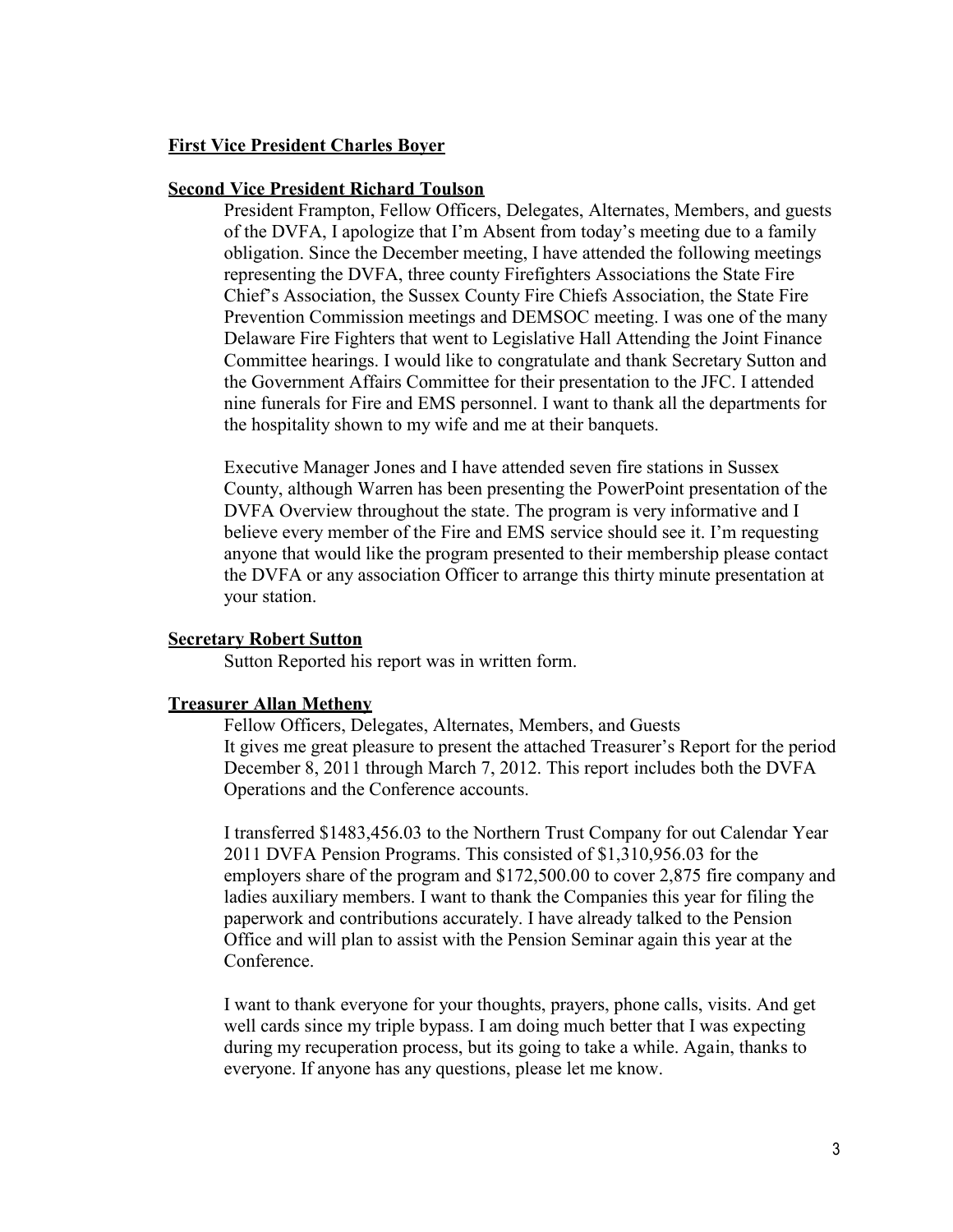## *Motion to Accept Officers reports and spread them upon the minuets by Billy Leon and seconded by Jasper Lakey. Motion Carried*

## **Executive Manager Warren Jones**

**Partners in Progress**: We have been working on our Partners in Progress solicitations and wanted to know if you may have any suggestions for new partners for us to contact. We are attempting to dramatically increase our outreach, so if there is some major business in your district please let us know. It doesn't matter if it the Chicken Plant in Selbyville or Amazon .com in Middletown. Speaking of Partners I want to thank Todd Riley for his work with M  $&$  T Bank in obtaining a grant from them for Wake up Delaware.

**Company Meetings**: I want to sincerely thank all of you who have invited us to your company meetings. The response has been outstanding. We truly appreciate the hospitality. We have been to or scheduled to be at 22 companies so far. We would love to come you all of your company meetings. Our power point presentation takes about 20 minutes. If you would like to schedule a meeting please call the office or contact one of the directors or myself.

**Newsletter:** We have sent out the 2<sup>nd</sup> edition of our newsletter. If you have not received it please give Melissa your email address and she will add you to our list. I hope you have enjoyed it.

**Revolving Loan Fund**: We attended a meeting of the Revolving Loan Fund this week and wanted to report of the changes that have been made and the status of the loan. There is \$757,941.99 in the fund, available to the fire companies. The committee made the following changes:

- 1. Lowered the interest rate to 2%. The current prime rate in 3.25%. If you are fortunate to acquire a non-profit at 65% of prime you would be paying 2.11%. So the rate of the revolving loan fund is less.
- 2. They removed the deadline date. So you may apply at anytime.
- 3. They will make decisions quarterly before each executive meeting.
- 4. They increased the rates for ambulance and apparatus.

The Revolving Loan Fund is a win-win for the Fire Companies. One of the DVFA's requests from the legislators was to increase the funds in the revolving loan fund. The likely hood of that happening with three/quarters of a million in the fund is not very good. The fund is for almost any major expenditure, apparatus, ambulances, rescue boats, or equipment.

#### **Personal Issues:**

The Executive Manager discussed his quote in the News Journal. He then thanked the Association and the members for their condolences and kindness during the loss of his brother.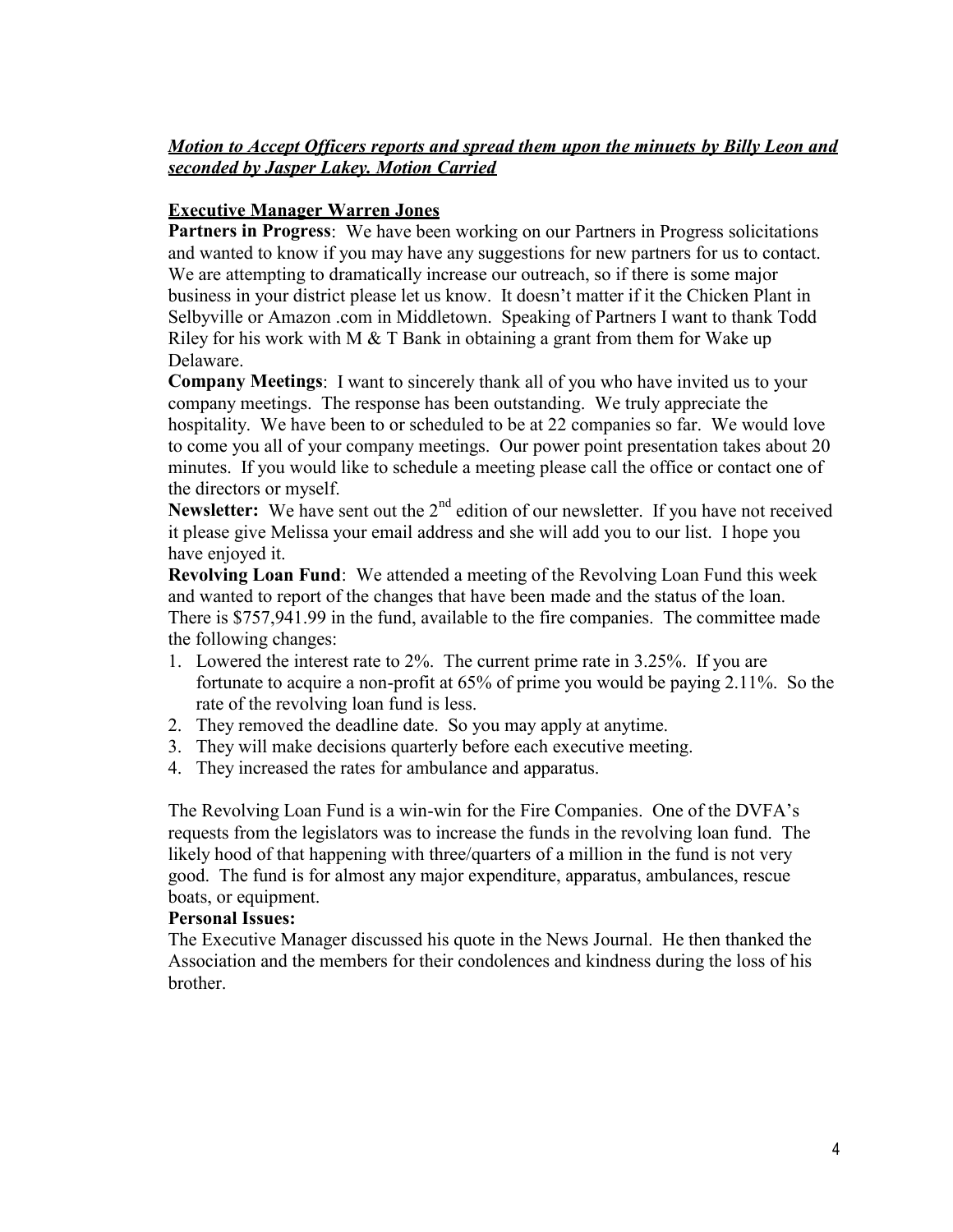## **Committee Reports**

## **Advisory to State Fire Marshal – Frank J. Bailey or Grover P. Ingle**

- Deputy Fire Marshal I vacant position received a list of candidates from OMB this week. List is currently being reviewed and interviews will be scheduled within the next two weeks.
- Fire Protection Specialist II Gary Long retired from the Office of the State Fire Marshal effective February 29, 2011. Fire Protection Specialist II John Reedy has been transferred to the Kent County Division Office effective March 8, 2012. Fire Protection Specialist II Steve Callaway will be transferred to New Castle County effective April 9, 2012 and will continue to serve as the backup for Kent County. The vacant fire Protection Specialist will be filled in the future provided ASF accounts can sustain funding this position.
- FY 2013 Budget The Office of the State Fire Marshal has attended the JFC Committee Hearing and Bond Bill Hearing for the FY 2013 budget and will be seeking to maintain our current level of funding as FY 2012. No Capital request submitted by the Office of the State Fire Marshal for FY 2013.
- The Office of the State Fire Marshal submitted proposed changes to the 2009 Delaware State Fire Prevention Commission Regulations and the Commission DAG is currently preparing them for submission to the Registrar.
- The State Fire Marshal has met with the Fire School Director and Facilities Management on the Sussex addition and the project is finally moving forward.
- The second fire fatality of the year occurred on March 1, 2012 at the 31000 block of Wingate Rd. Dagsboro. A deceased victim was found by Dagsboro Fire Fighters during fire suppression and search operations. The victim was pronounced by the Sussex County Paramedics at the scene. No smoke alarms were found in the dwelling, however other circumstances may have contributed to the victim being unable to escape the fire. Incident remains under investigation by OSFM/DSP. The first fire fatality occurred in the City of Dover on January 8, 2012. A working smoke alarm was present in that fire; however other circumstances prevented the victim from escaping the fire. Incident remains under investigation by City of Dover FM/Dover PD.

## **Advisory to DSFS – Jeffrey Eisenbrey or Robert P. Newman**

- DSFS Facebook- 1,035 last March- Today 1572 Follow DSFS
- Delaware Weekend is being scheduled for November  $3<sup>rd</sup>$  and  $4<sup>th</sup>$  Reynolds
- EMT-B re-cert status-457 applications due by March 31- notices sent to Officers and EMT-B'S
- Currently 1473 Delaware EMT'S
- DSFS Recognition Program- continuing to receive applications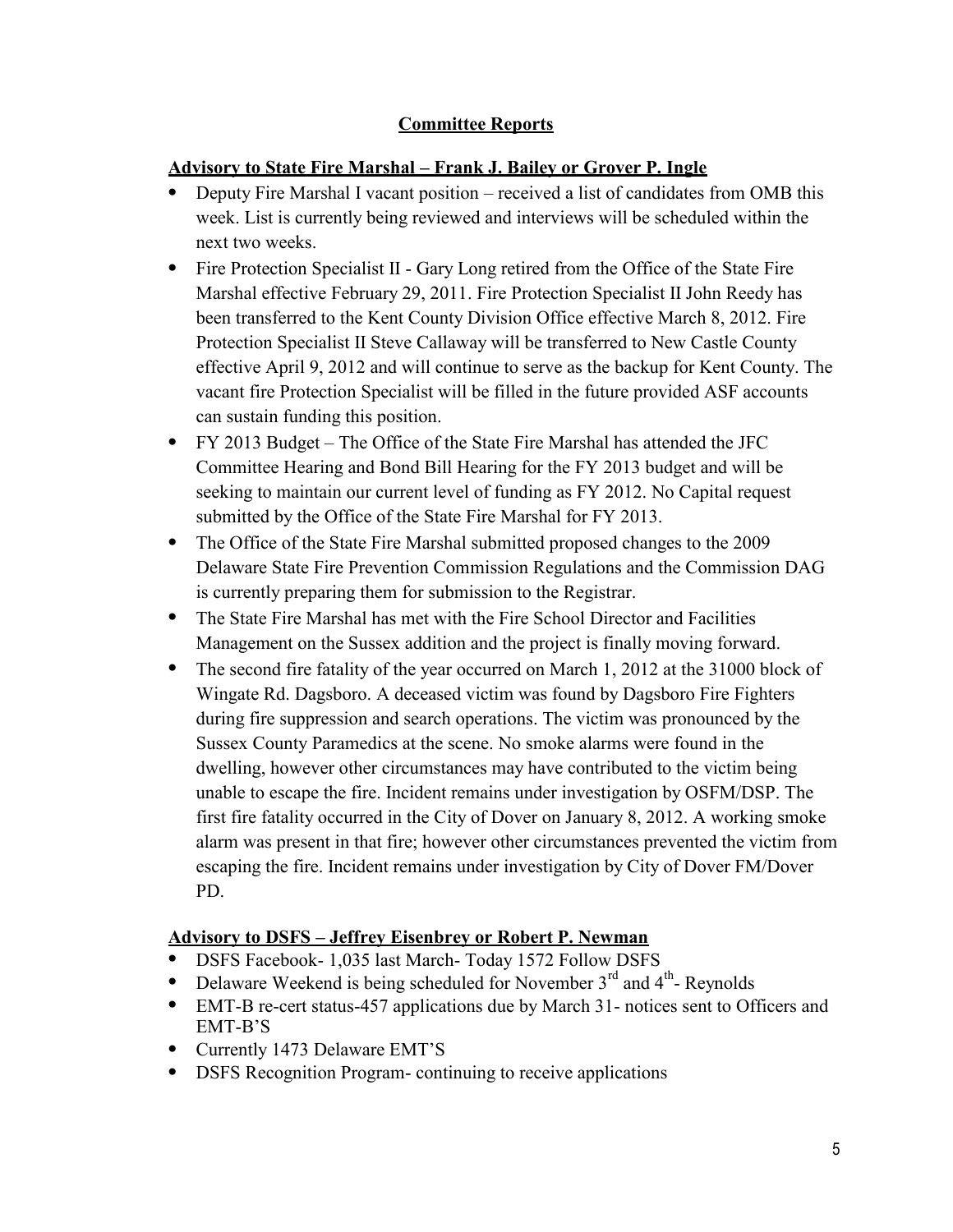- Bond Bill Hearing was held on February 29- rescue tools (Recommended) Air Systems for Divisions (\$100,000.00) and rescue tower (\$260.00.00) not recommended
- Student numbers have remained steady for the Winter Programs
- Industrial student numbers and programs have shown a slight increase mostly in hazmat Tech Area
- NREMT Transition Program- Walton Working with OEMS
- Will be available in June
- DSFS will offer the program online only cost \$40.00
- EMT will have one year to complete- application to DSFS Receive certificate that will need to be sent to National Registry
- Program is considered 24 hours of CEU'S
- Additional information will be forthcoming
- Leadership Programs- Over Past five years

| Class                   |     |         |    | 2008 2009 2010 2011 2012 Total |    |     |
|-------------------------|-----|---------|----|--------------------------------|----|-----|
| Leadership $1 \quad 51$ |     | 54      | 42 | 46                             |    | 204 |
| Leadership 2 43         |     | - 53    | 39 | 49                             |    | 192 |
| Leadership 3 35         |     | 36      | 29 | 44                             | 10 | 154 |
| Totals                  | 129 | 143 110 |    | 139                            | 29 | 550 |

- On-Line Programs- DiDonato, Reynolds, Dempsey
- Updating the EMT Refresher day 1 information and presentations
- Developing the NREMT Transition program
- Developing a Firefighter 1 Test Prep Course
- Developing a Fire Fighter 1 Blended Course
- Ladies Auxiliary Seminar- April 28<sup>th</sup> Fire Safety Programs presented by John Sroka, VFIS Regional Education Specialist
- Forcible Entry Props- Reviewing props at the divisions
- Sussex Division Status

## **Health & Safety – Raymond T. Stevens**

- Mike Rush would like to see the publicizing of the benefits of medical screenings
- Ray Stevens brought up the topic of physicals for members, specifically DOT Physicals for drivers and respiratory/ pulmonary function screenings for firefighters expected to wear SCBA. Also discussed was the need for weight management. Ray will provide information to committee members concerning bi-annual physicals for discussion at the June meeting (June 10, 2012, 9:00 am)
- Paul Eichler provided a copy of the DVFA Safety and health voluntary Guidelines from 1992. Paul will try to convey these into an electronic format (or work with Melissa at DVFA to do so) in order to review and update if the committee chooses to.
- William Baker Provided information on how his home fire com0pany was awarding company points for physical fitness activities.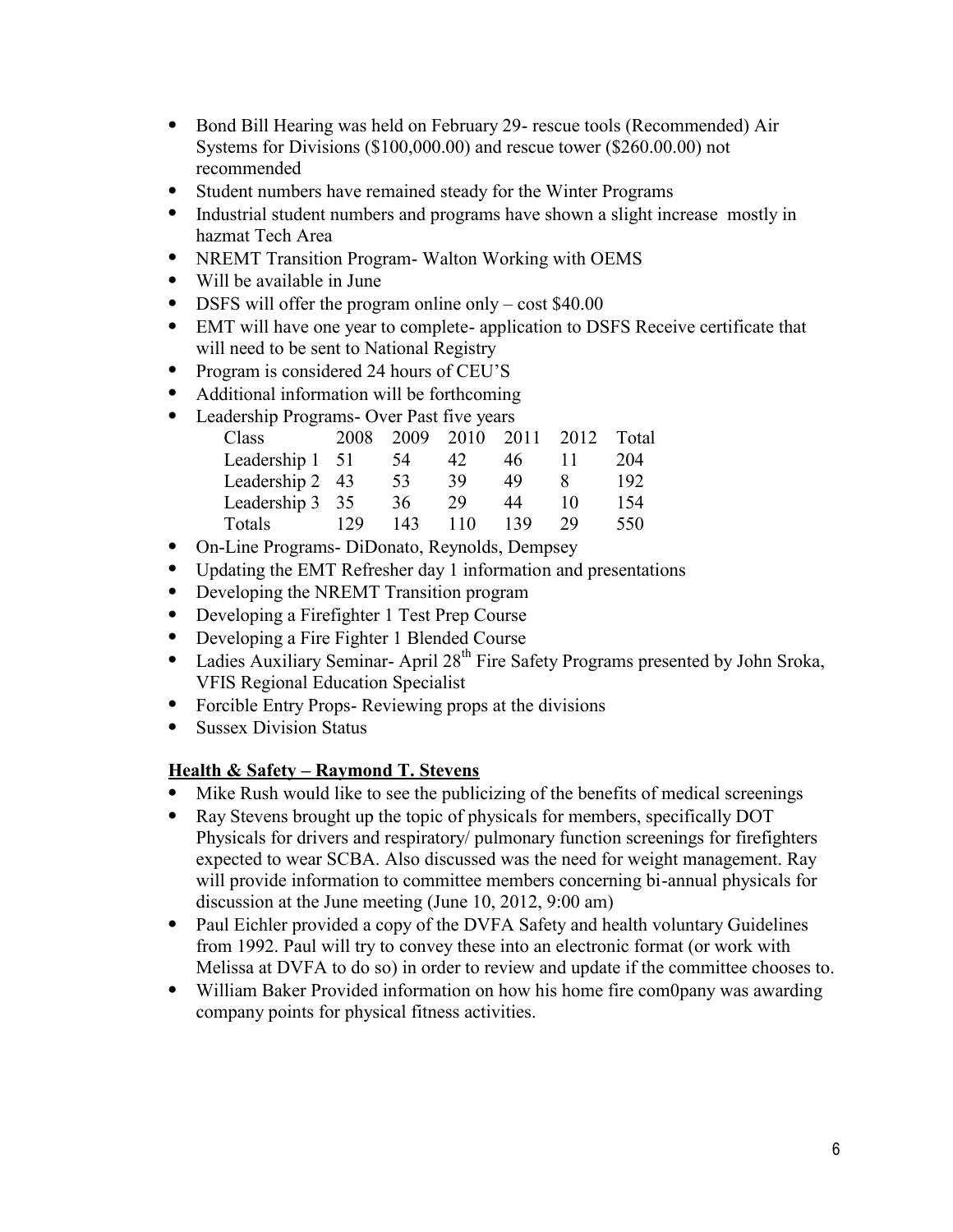## **Law & Legislative – Dave Roberts**

- Reported there were 8 members in attendance. The discussed HB246 Yellow Dot Program which would be a voluntary program that places a yellow dot on the license plate to alert EMS, and firefighters of vital medical records that are kept in the glovebox in the vehicle. The committee has voted to take no position and will bring it up under new business for a committee vote.
- Sen. Ennis stated there is one bill being drafted title 11section19-11. This pertains to changing the wording to add the Fire Marshal's office to be able to obtain full arrest hours.

## **Life Safety – Guy Hudson**

- Reviewed the matching funds request today. The final report will be submitted to the Fire Commission on March 27<sup>th</sup>, 2012 Approved amount is around \$183,000.00. Held our awards program on Jan  $8<sup>th</sup>$  in Hartly with 202 lunches served. There were 3 students not in attendance.
- Need budgets for 2012 by June 1, 2012 for any departments who is planning to spend over \$5,000.00. Departments – if you spend money for fire prevention, please submit for matching funds- there is money

## **Out of State Coordinators – DVFA PP James L. Cubbage Jr.**

- Will give the report to PP Austin who is still in Florida. President Frampton invites you to join his official delegation for the following events:
	- o CVVFA President's Council Meeting on Saturday, April 14<sup>th</sup> @ 0900 hrs. at Cordova Fire Co, MD
	- $\circ$  Provident Insurance's Reception on Friday April, 20<sup>th</sup> at the Indianapolis Marriott@FDIC
	- o Annual CFSI Dinner @ Washington Hilton on Thursday April 26<sup>th</sup> tickets are available from the DVFA Office at \$295.00

#### **Recruitment – Earle Dempsey**

 Stated the committee met this morning. The 2012 Safer grant needs to be submitted by Friday March  $16<sup>th</sup>$ . Also a report needs to be submitted to those companies that were awarded

#### **Scholarship – Robert Powell**

• Needs to be postmarked by March  $31<sup>st</sup>$ . 8 committee members were present. Thanked the Ladies for their donations, and thanks to everyone's assistance, they should have a little over 50,000 for scholarships this year.

#### **Governmental Affairs Committee – Robert Sutton**

 Stated they meet periodically leading up to JFC. The presentation was received very well. The balcony was full of Firefighters in full uniform. They are also looking to start early this year approximately in June to try to come up with a presentation title. There is still 5% lacking, but they are asking for it back..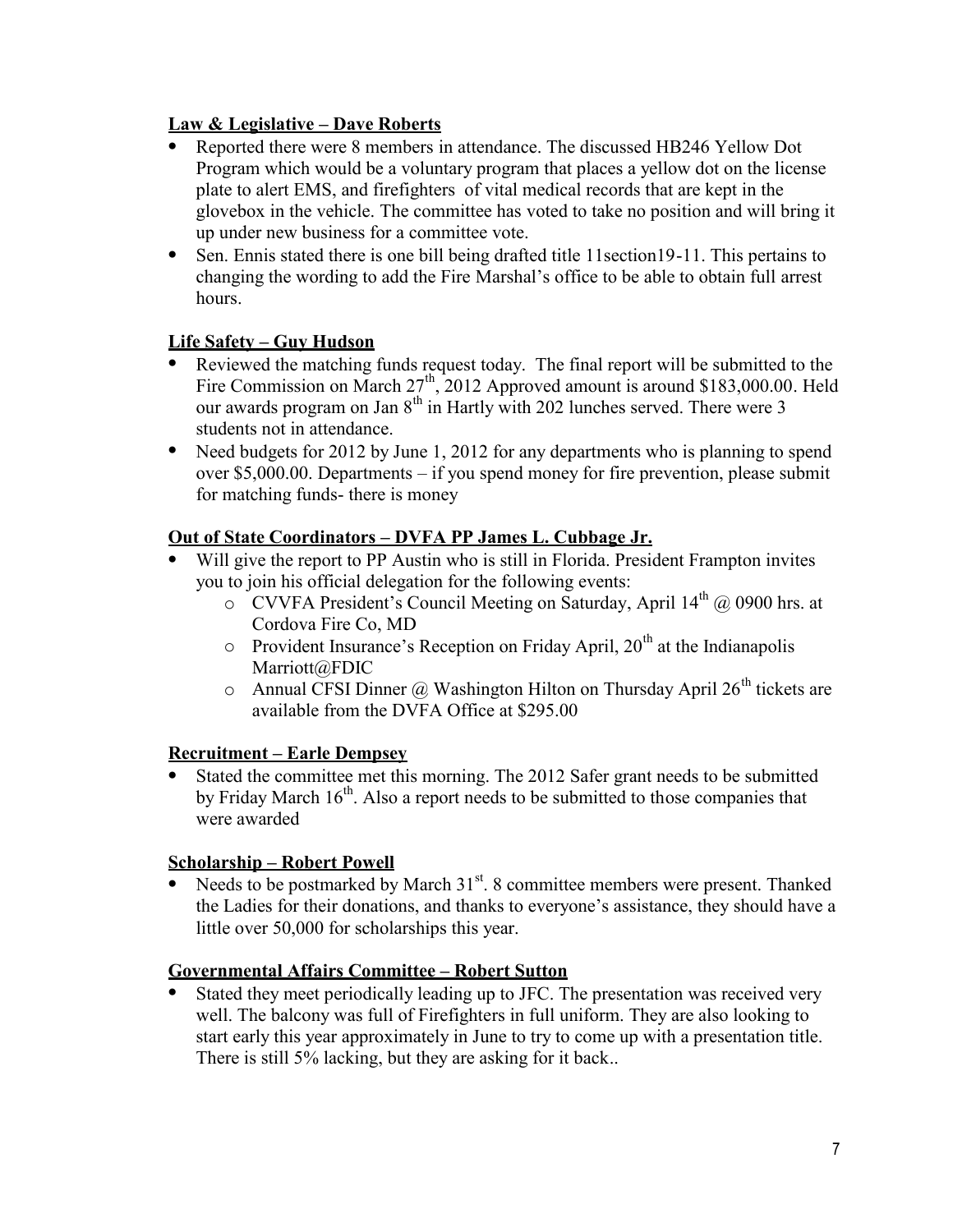#### **Recognition of Past Presidents – 1st Vice President Boyer**

- [ ] Clarence Schwatka, 26, 1964
- [ ] Emanuel J. Harkins, 14, 1967
- [ ] Roland Neeman, 48, 1968
- [X] Arthur I. Guessford, 24, 1973
- [X] Raymond H. McCall, 3, 6 & 12, 1979
- [ ] John E. Bare, Sr., 76, 1981
- [X] William G. Walton, Sr. 16, 1982
- [X] Lawrence Mergenthaler, 21, 1985
- [ ] Thomas V. Baker, Sr., 57, 1986
- [X] Robert Sweetman, 7, 8 & 9, 1988
- [ ] M. Frank King, 51, 1989<br>[ ] Walton A. Johnson, Jr., 7
- Walton A. Johnson, Jr., 76, 1990
- [X] Edwin S. Barlow, 20, 1991
- [X] Elmer B. Steele, 81, 1993
- [ ] Harry E. Warner, Jr., 25, 1994
- [ ] J. Allen Metheny, 51, 1995<br>[ ] Lynn J. Rogers, 85, 1996
- Lynn J. Rogers, 85, 1996
- [ ] Joseph W. Hojnicki, Sr., 22, 1997
- [X] Michael H. Vincent, 87, 1999
- [ ] Stephen P. Austin, 7, 8 & 9, 2000
- [X] James L. Cubbage, Jr., 45, 2001
- [ ] Dale A. Callaway, 85, 2002
- [X] Jasper H. Lakey, 15, 2003
- [X] Marvin C. Sharp, 42, 2004
- [X] Raymond T. Stevens, 88, 2005
- [X] Kennard L. Pyle, 4 & 24, 2006
- [X] Alan F. Robinson, Jr., 44, 2007
- [X] Ronald H. Marvel, 87, 2008
- [X] Warren F. Jones, 16, 2009
- [ ] Kevin L. Wilson, 45, 2010
- [ ] William Tobin, 89, 2011

#### **President Emeritus**

- [X] Louis J. Amabili, 19
- [ ] C. Bryan Bennett, 87
- [ ] J. Benjamin Roy, Jr., 43<br>[ ] Bruce C. Ennis, 44
- 
- [ ] Bruce C. Ennis, 44<br>[ ] Joseph R. Biden, Jr<br>[ ] Michael Castle [ ] Joseph R. Biden, Jr. – US Vice President
- Michael Castle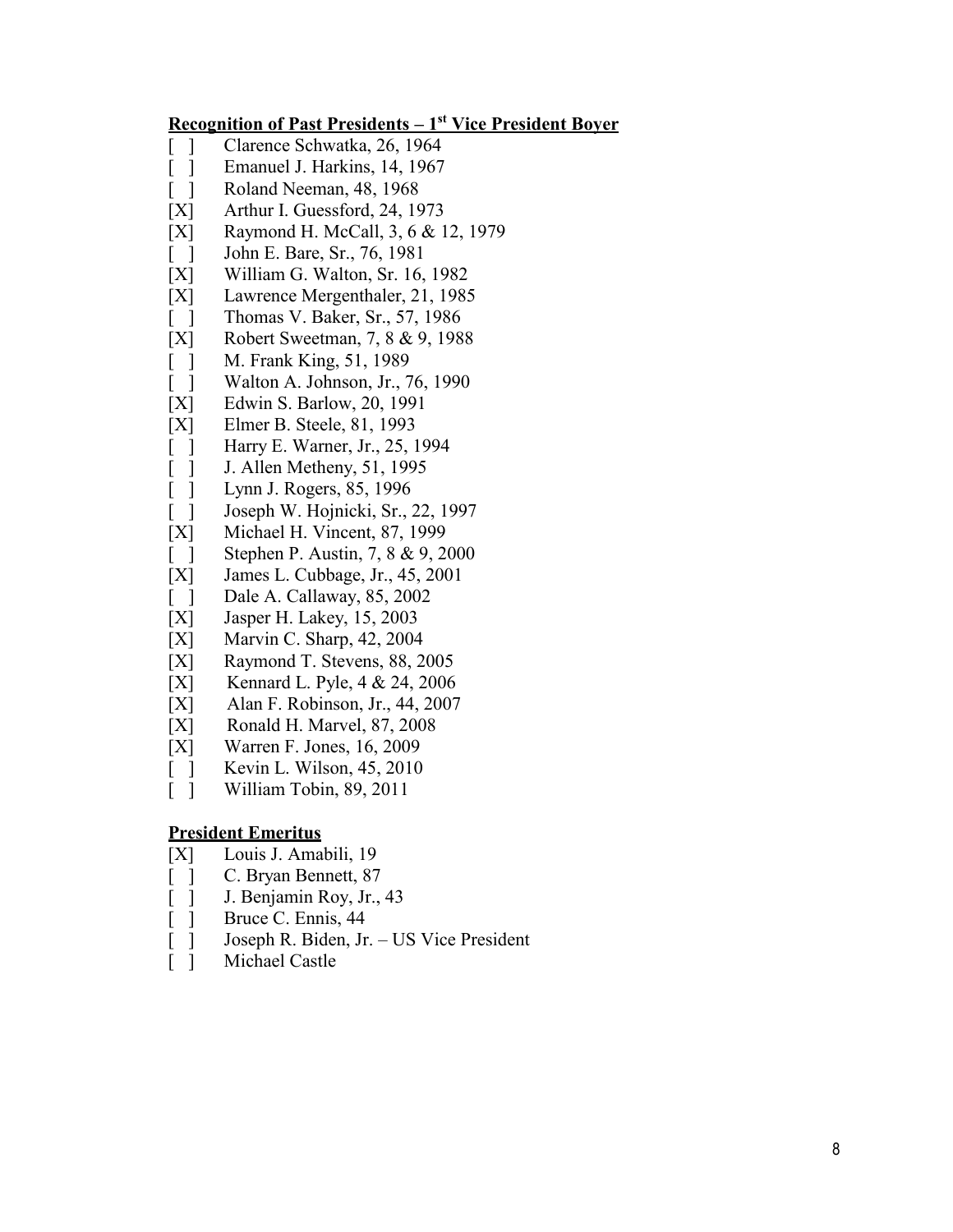#### **Affiliated Organizations/ Agency Representatives**

#### *Ladies' Auxiliary - Ann Marie Krystopolski, President*

Mr. President, I bring greetings from the LADVFA and thank you for the invitation to attend today's meeting. In addition to the Ladies serving on DVFA committees, I have in attendance today,  $1^{st}$  Vice President-Penny Rodimak,  $2^{nd}$  Vice President- Saralee Stevens, Secretary- Jane Williams, Treasurer- Kim Figgs. Past Presidents- Pat McCall, Eleanor Raye Warrington, New Castle County President- Virginia Yeager, Kent County President- Penny Gentry, Sussex County President- Ginni Tice.

- The LADVFA is holding a seminar here at Fire School on April  $28<sup>th</sup>$  on Fire Safety in the Station and at Home. Registration forms are on the DVFA Website so please pass this information along to your auxiliaries so that we can have a great attendance.
- Since your last meeting in December, I have traveled Approximately 1,700 miles. Thanks to all the fire companies for their invitations, and thank you, Mr. President for driving me to some of the meetings and banquets. No- My name is not " Miss Daisy"

## **State Fire Chiefs - Les Warrick, President**

Stated the next meeting would take place on March  $29<sup>th</sup>$  at Carlisle.

## **State Fire Police - Jerry Daniels, President**

 Stated TMT is ongoing with FP Executive Officers. A meeting will be held on May  $20<sup>th</sup>$  at the Fire School.

## **DSEMSA - John Adams, President**

- DSEMSA has been working in conjunction with Delaware State Fire Prevention Commission and Delaware State Fire School to finish up the Statewide BLS Treatment Protocols.
- DIMES patient care reporting system is no longer being developed by OEMS and the State is now looking at "on the shelf" options. DSEMSA will have representation on the committee.
- DVFA EMS Conference 2012, September 10th to the 12th has all speakers confirmed and a schedule and registration will be out shortly. There will be a 2 day pre conference class on September 8th and 9th on EMS Management and a 1 day pre conference class on Sunday the 9th on EMS Safety in the Streets. The headline speakers for the main portion of the conference are Steve Berry and Mike Smith. There will be a new table configuration for the main portion of the conference so no attendees have their back to the presenters.
- Next DSEMSA meeting held in conjunction with the State Chiefs Association has been changed to Thursday, September 29th at Carlisle Fire Company, Station 42

## **DVFA Foundation - James L. Cubbage, Jr**.

• The DVFA foundation will be holding a Beef  $&$  Beer fundraiser for the Scholarship Fund. Be looking for details on the DVFA Webpage.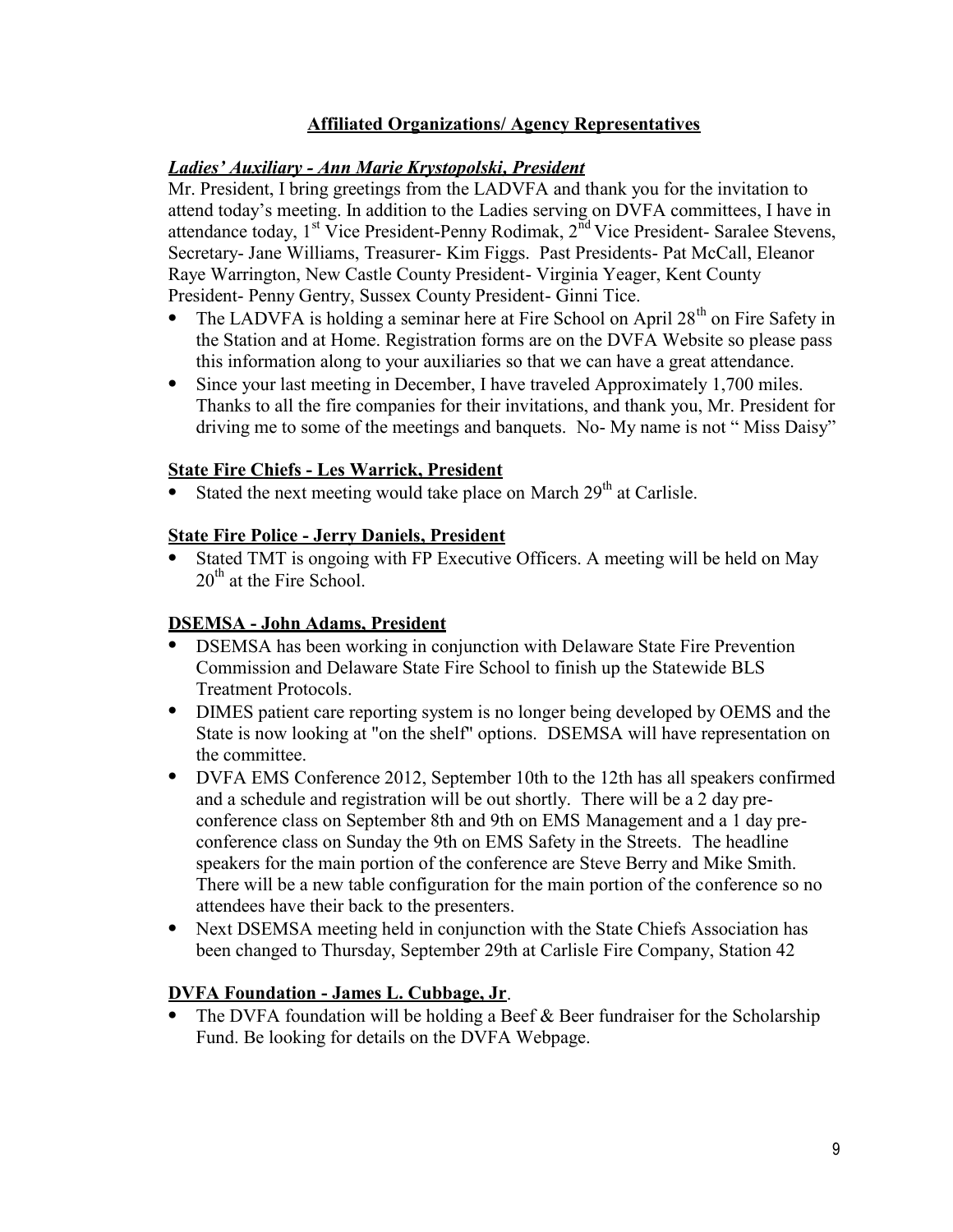#### **National Volunteer Fire Council - Ken McMahon**

State the Globe  $120<sup>th</sup>$  Anniversary will be donating gear to Fire Companies. Either \$25,000 or less or 12 sets of Gear. This is due by  $\widetilde{May}$  31<sup>st</sup>. Please contact Ken for more details.

## **DEMA - Jamie Turner**

- Grant Applications are due in 10 days. June  $30<sup>th</sup>$  is the close of 07 grant. 08-09 closes on Sept  $30<sup>th</sup>$ . No Extensions.
- The Disaster Response was audited- and found nothing. More official scrutiny for reimbursement for expenses. They must have all paperwork and documentation. Thanked all the members for Cards, Emails, Phone Calls, for the death of his father.

## **NFPA Volunteer Deployment - Ken McMahon**

## **NFPA EMS Standard - Mike Vincent**

#### **NFPA Auto Racing Committee - Ed Klima**

## **NFPA Tech. Comm. on Ambulances - William G. Walton, Jr.**

#### **DVFA Webmaster - Brooks Layton**

## **Communications**

The following communications were received and are summarized by the Secretary Robert Sutton:

- Letter from Memorial Fire Company with reference to having their new sub station added to Grant in Aid.
- Letter from Bill Preston, the new DVFA Attorney, with reference to his contract
- Letter from Geraldine Lynch of Cheswold with reference to the Annual Hob Ryan dinner
- Fax from United Way of Portland needing information for a donation to the DVFA
- Letter from the Laurel Fire Department requesting help in locating a grant for an emergency generator for their new sub-station
- Card from the family of Madeline H. Wilson acknowledging the receipt of our sympathy

#### *Motion to accept communications by Jasper Lakey, Seconded by Guy Hudson. Motion Carried*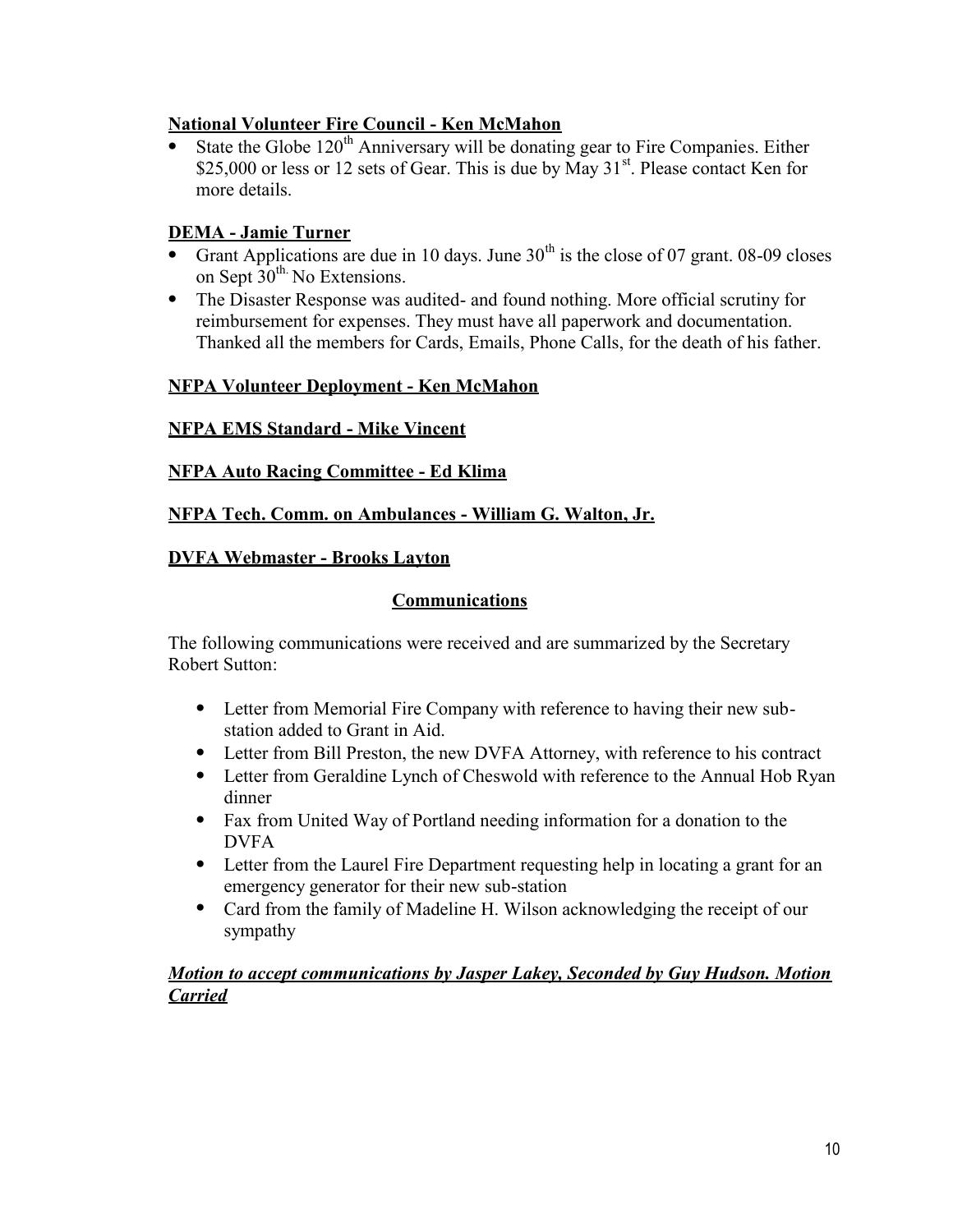#### **OLD BUSINESS**

Companies have received the copies of the pension reports that were requested. \$170,000 more than what is taken in. This needs to be addressed.

#### **NEW BUSINESS**

Yellow Dot Legislation. A Motion was made by James Cubbage to take no position seconded by Jasper Lakey. Motion carried.

Steve Maichle made a motion for the DVFA to take a full page add in Delaware City's 125<sup>th</sup> Anniversary Book. Seconded by Anthony Carnevale. Motion Carried.

#### **Appointment of Life Safety Committee**

Guy Hudson - Chairman Ron Marvel - Co-Chair Joe Mullen - NCCVFA Randy Lee - SCVFA John Pridmore - KCVFA Dave Voss Patricia Carnevale Anthony Carnevale Sheila Scotten Charles Boyer Paul Eichler Robert Yerkes, Jr. Dottie Barber Ann Marie Krystopolski - LADVFA Karen Workman - LADVFA Michael Lowe - DSFS

#### **Appointment of Scholarship Committee**

Robert Powell - Chair George Kerr - Chair Rod O'Neal - Co-Chair Robert Johnson Fred Jester Ray Stevens Bill Tobin John Pridemore Richard Perillo Ginni Tice - LADVFA Pam Ingle - LADVFA\*\* Gloria Saatman - LADVFA\*\* Steve Martin - DSFS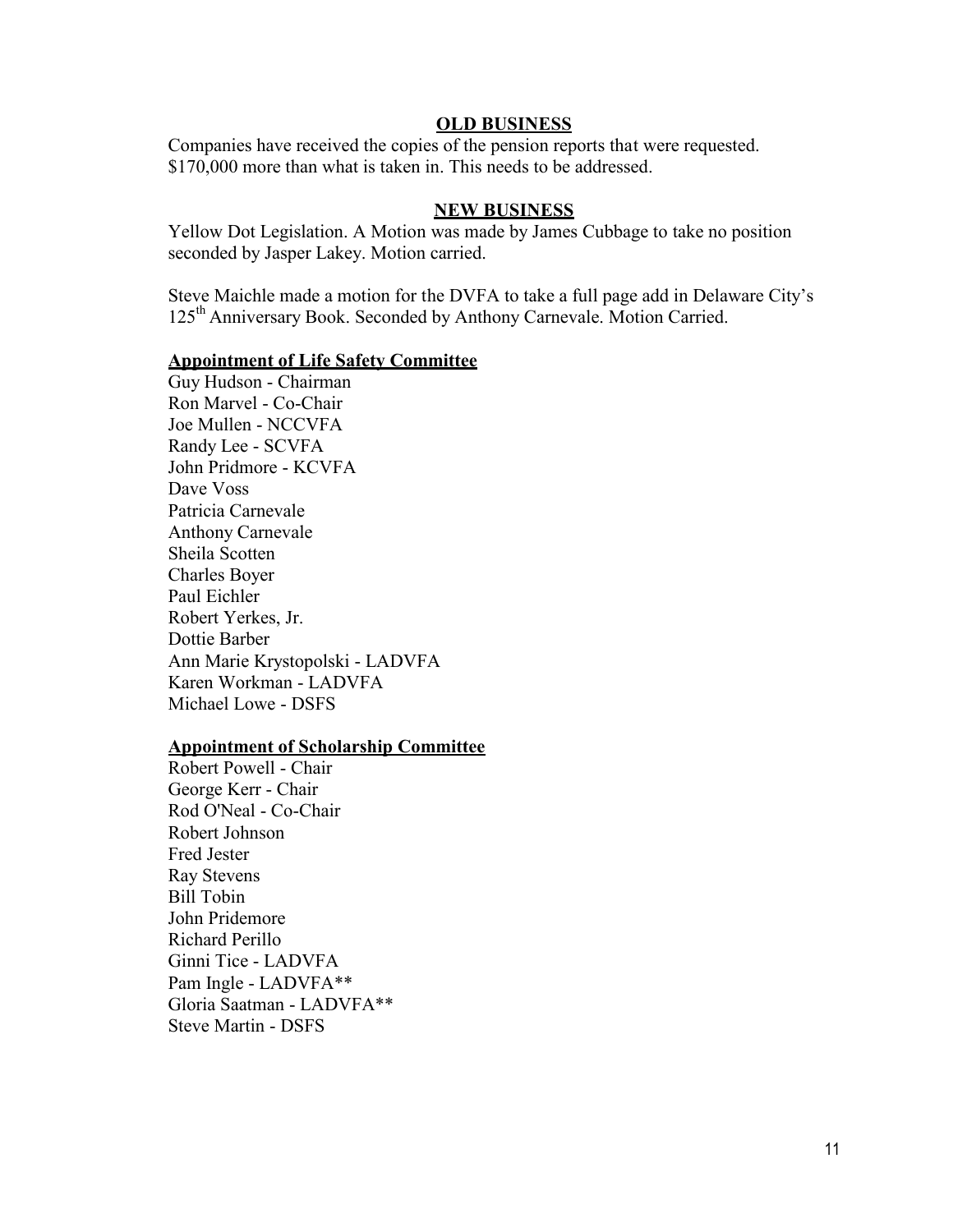## **PAYMENT OF BILLS**

#### **Operating**

# **DVFA CHECKING**

| Name                                   | Memo                                           | Amount      |
|----------------------------------------|------------------------------------------------|-------------|
| <b>NVFC</b>                            | <b>2012 DUES</b>                               | $-500.00$   |
| <b>VERIZON</b>                         | <b>MELISSA'S PHONE</b>                         | $-105.28$   |
| <b>ADSTRATEGIES</b>                    | <b>ACCT. DVF - MEDIA ADS</b>                   | $-349.76$   |
| <b>MELISSA KISER</b>                   | $11-21-11 - 12-02-11$ P/R                      | $-1,217.10$ |
| ROGERS GRAPHICS, INC.                  | INV. 30179                                     | $-185.00$   |
| <b>U.S. TREASURY</b>                   | P/R TAXES-NOV 11 PR                            | $-1,438.36$ |
| <b>COMCAST CABLEVISION</b>             | DEC. INTERNET SERVICE                          | $-95.06$    |
| <b>GUY HUDSON</b>                      | CASH PRIZES AND EXPENSE REIMB.                 | $-2,469.00$ |
| AT & T                                 | <b>NOVEMER '11 BILL</b>                        | $-24.58$    |
| <b>EARL DEMPSEY</b>                    | <b>SERVICES-NOVEMBER</b>                       | $-300.00$   |
| RAYMOND F. BOOK & ASSOCIATES           | <b>ANNUAL AUDIT</b>                            | $-4,332.00$ |
| M.R. KISER                             | <b>CLEANING</b>                                | $-100.00$   |
| <b>MELISSA KISER</b>                   | $12-05-11 - 12-16-11$ P/R                      | $-1,241.24$ |
| <b>VERIZON</b>                         | <b>OFFICE PHONE</b>                            | $-218.41$   |
| CANNON FINANCIAL SERVICES              | <b>COPIER SERVICES</b>                         | $-259.51$   |
| <b>U.S. TREASURY</b>                   | P/R TAXES-DEC 11 PR                            | $-1,445.36$ |
| <b>DIVISION OF REVENUE</b>             | P/R TAXES OCT - DEC '11                        | $-692.37$   |
| DAVID L. BONAR                         | SERVICE - OCT - DEC 2011                       | $-1,500.00$ |
| M&T BANK                               | <b>VISA CARD</b>                               | $-2,065.95$ |
| <b>WARREN F. JONES</b>                 | <b>P/R - DECEMBER</b>                          | $-2,738.30$ |
| <b>STEVE AUSTIN</b>                    | <b>POSTAGE</b>                                 | $-42.64$    |
| <b>KENNETH MCMAHON</b>                 | NFPA 1720 MEETING                              | $-26.00$    |
| <b>VERNON INGRAM</b>                   | JAN - MAR 2012 RENT                            | $-1,755.00$ |
| ED. KLIMA                              | RACEWAY MTG.                                   | $-1,080.46$ |
| NICHOLAS P. PIPINO ASSOC., INC         | <b>EPSON POWERLITE PROJECTOR</b>               | $-629.00$   |
| <b>VERIZON</b>                         | <b>AIR CARD 2 MONTHS</b>                       | $-80.02$    |
| <b>VERIZON</b>                         | <b>WARREN/MELISSA PHONE</b>                    | $-225.73$   |
| <b>BOBOLA FARMS FLORIST</b>            | <b>SWEETMAN FLOWERS</b>                        | $-68.00$    |
| <b>MELISSA KISER</b>                   | $12-19-11 - 12-30-11$ P/R                      | $-1,195.97$ |
| ELLENDALE FIRE CO.                     | TROPHY SPONSOR-DMV CONVENTION                  | $-25.00$    |
| <b>COMCAST CABLEVISION</b>             | DEC. INTERNET SERVICE                          | $-97.10$    |
| GATEHOUSE MEDIA DELAWARE HOLDINGS, INC | FIRE CORP AD CAMPAIGN-RECRUITMENT              | $-654.00$   |
| <b>MELISSA KISER</b>                   | $01-02-12 - 01-13-12$ P/R                      | $-1,209.54$ |
| M.R. KISER                             | <b>CLEANING</b>                                | $-100.00$   |
| CANNON FINANCIAL SERVICES              | <b>COPIER SERVICES</b>                         | $-259.51$   |
| <b>VERIZON</b>                         | <b>OFFICE PHONE</b>                            | $-213.27$   |
| <b>ADSTRATEGIES</b>                    | <b>ACCT. DVF - MEDIA ADS</b>                   | $-349.76$   |
| AT & T                                 | DECEMER '11 BILL                               | $-25.11$    |
| <b>M&amp;T BANK</b>                    | <b>VISA CARD</b><br>STATE AWARDS JAN. 2012 INV | $-454.02$   |
| <b>CHAMPION TROPHIES</b>               | 89300/29194                                    | $-1.079.60$ |
| <b>DIVISION OF REVENUE</b>             | P/R TAXES OCT - DEC '11                        | $-0.01$     |
| <b>WARREN F. JONES</b>                 | <b>P/R - JANUARY</b>                           | $-2,738.30$ |
| <b>MELISSA KISER</b>                   | $01-16-12 - 01-27-12$ P/R                      | $-1,217.10$ |
| <b>BLAKE BOWERS</b>                    | REIMB. FOR CISM TRAINING                       | $-1,510.60$ |
| <b>VERIZON</b>                         | <b>WARREN/MELISSA'S PHONES</b>                 | $-131.83$   |